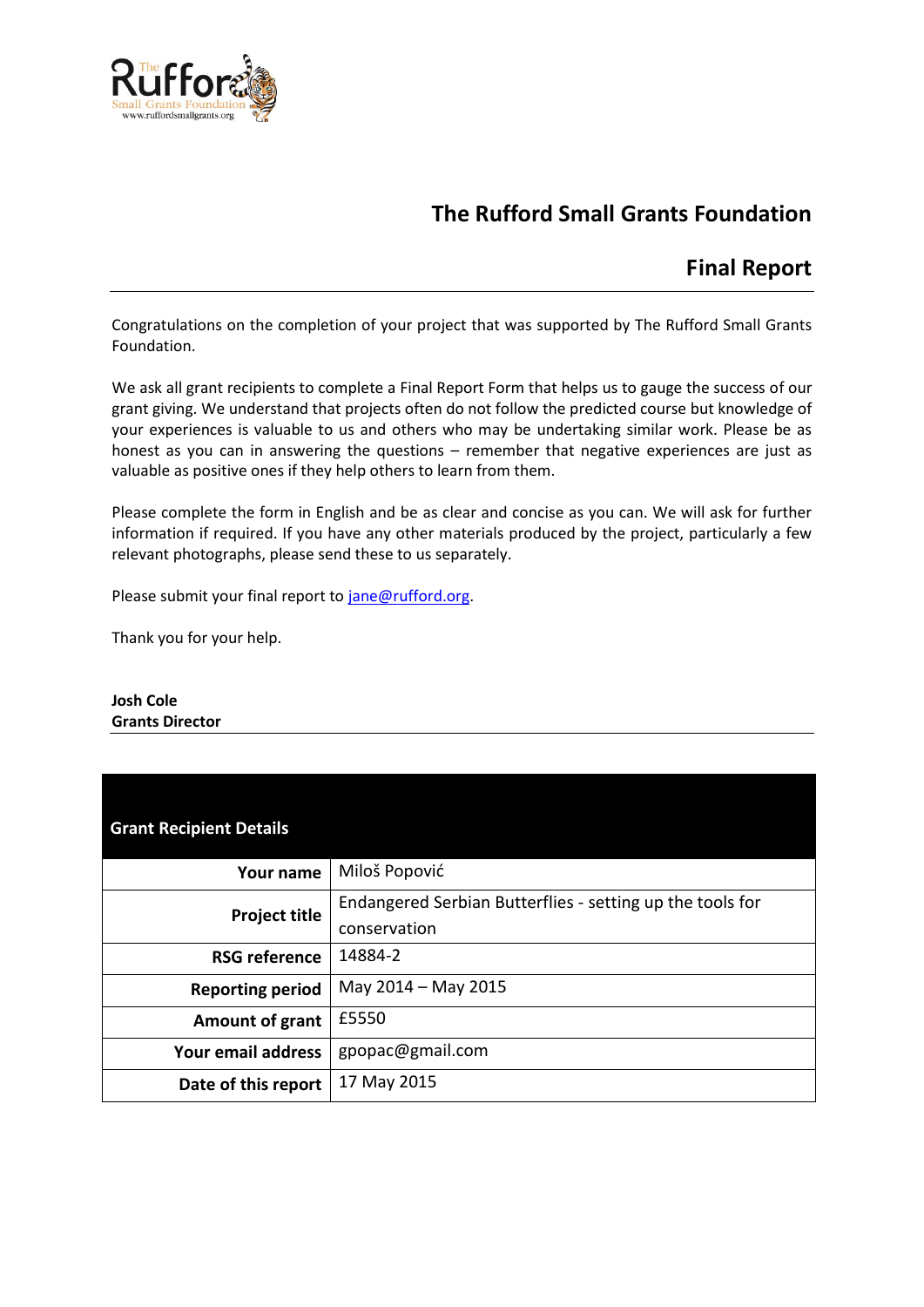

## **1. Please indicate the level of achievement of the project's original objectives and include any relevant comments on factors affecting this.**

| <b>Objective</b>                                                  | achieved<br>Not | achieved<br>Partially | achieved<br>Fully | <b>Comments</b>                                                                                                                                                                                                                                                                                                                                                                                                                                                                                                                                                                                                                                                                                                                           |
|-------------------------------------------------------------------|-----------------|-----------------------|-------------------|-------------------------------------------------------------------------------------------------------------------------------------------------------------------------------------------------------------------------------------------------------------------------------------------------------------------------------------------------------------------------------------------------------------------------------------------------------------------------------------------------------------------------------------------------------------------------------------------------------------------------------------------------------------------------------------------------------------------------------------------|
| <b>Butterfly</b><br>species<br>database                           |                 |                       | $+$               | Although only an input form was planned we<br>completed a whole website! It allows input,<br>browsing data and insights into species biology<br>distribution:<br>and<br>http://www.habiprot.org.rs/Alciphron<br>In 2014 we broke all the records for the number of<br>records into a database. 2015 started even better<br>with more than 40 persons contributing. A huge<br>success for Serbia! Also, a new species (Pyrgus<br>cinarae) was recorded in the south of the country<br>increasing the number of Serbian butterflies to<br>199.                                                                                                                                                                                              |
| Study camp for new<br>members                                     |                 |                       | $\ddot{}$         | Instead of one study camp, two camps were<br>organised and we agreed to make spring field<br>camp a traditional event.                                                                                                                                                                                                                                                                                                                                                                                                                                                                                                                                                                                                                    |
| Grants for surveys of<br>local butterfly fauna                    |                 |                       | $\ddot{}$         | This is proved as the best part of the project as the<br>most of people are recruited and trained through<br>the granting system! In total we received 43<br>written reports from one to five field trips and<br>many additional reports were sent directly into<br>the database. Eight persons used the most of the<br>grants and six of them continued to contribute<br>their data in 2015. In general, more grants were<br>given than we planned but the amount of money<br>requested was lower. People usually asked for<br>grants to cover bus tickets for local travelling.<br>We must note that the quantity of the data<br>gathered this way is very significant and it is quite<br>cheap compared to the targeted field surveys. |
| Draft on the IUCN Red<br>List                                     |                 | +                     |                   | We chose not to write the draft of the Red List.<br>Instead<br>preparing scientific<br>we<br>are<br>paper<br>describing methodology and giving preliminary RL<br>status for butterflies on a national level. It is<br>expected to be published by the end of the year.                                                                                                                                                                                                                                                                                                                                                                                                                                                                    |
| the<br>of<br>Monitoring<br>butterflies<br>threatened<br>of Serbia |                 |                       | $\ddot{}$         | This part of the project was a huge success due to<br>good cooperation with the managers of the<br>protected areas that we established since my<br>previous Rufford project. The difficulties arise only<br>due to heavy rains in the spring, thus we were<br>unable to make planned population study on<br>Zerynthia cerisy and map all potential habitats for                                                                                                                                                                                                                                                                                                                                                                           |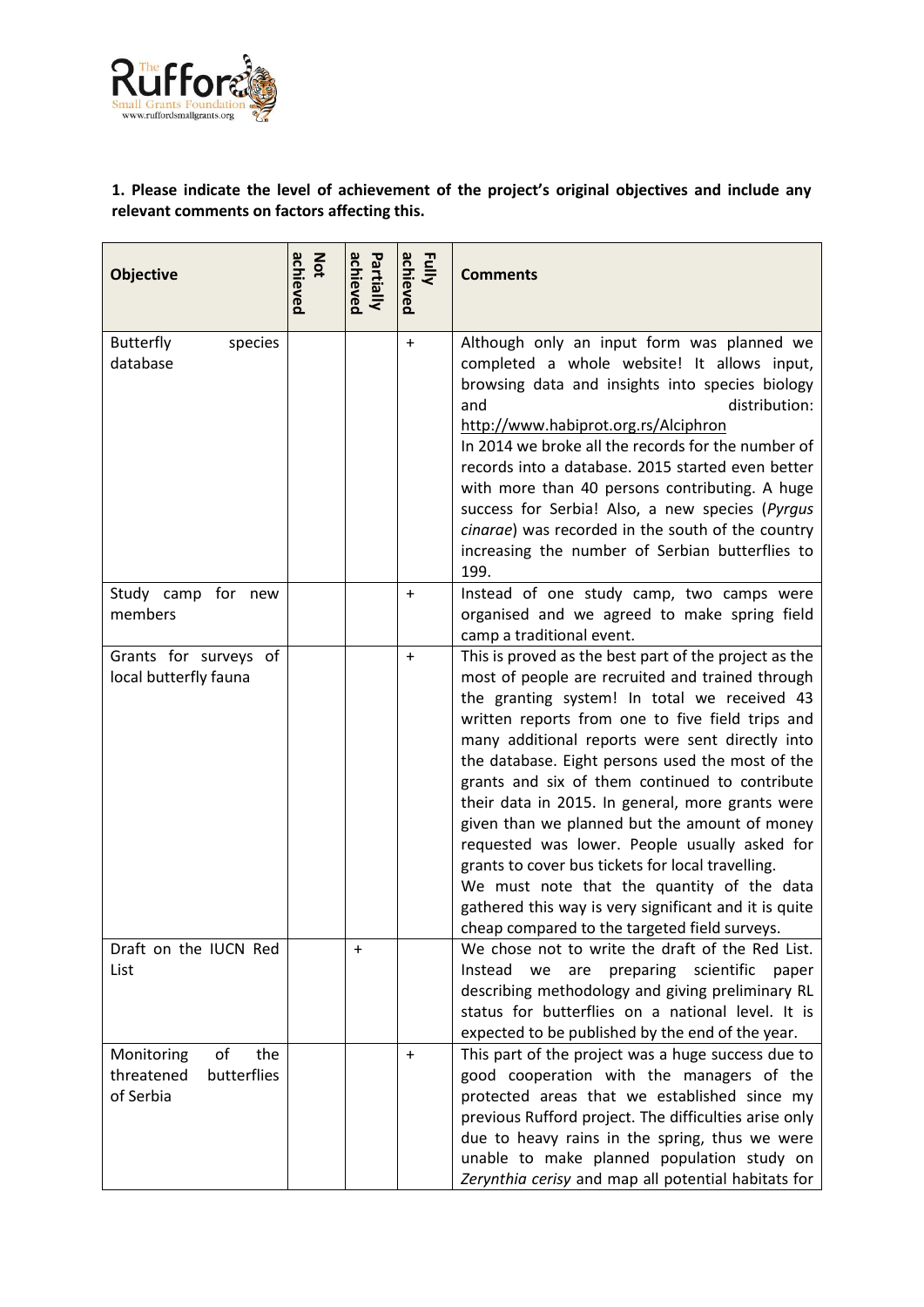

|                                    |           | Lycaena helle.<br>The monitoring of butterflies on Stara planina<br>resulted in discovery of a new population of<br>Boloria eunomia just under the highest mountain<br>peak in Serbia. In joint effort with the managers of<br>this protected area we prepared a book on<br>butterflies and planned a monitoring scheme to<br>start in 2015-2016.<br>With the help of Butterfly Conservation Europe we<br>completed a large study on the population ecology<br>of Phengaris teleius. Our team marked almost<br>6000 butterfly individuals in order to get insight in<br>butterfly movements and population size. We are<br>working with the managers of the protected area<br>to establish mowing regimes and long term<br>survival of this species. |
|------------------------------------|-----------|------------------------------------------------------------------------------------------------------------------------------------------------------------------------------------------------------------------------------------------------------------------------------------------------------------------------------------------------------------------------------------------------------------------------------------------------------------------------------------------------------------------------------------------------------------------------------------------------------------------------------------------------------------------------------------------------------------------------------------------------------|
| Promotion<br>and<br>popularisation | $\ddot{}$ | All of our members contribute part of their time to<br>project promotion. The most of activities were<br>summarised on our project web page, so take a<br>look at www.habiprot.org.rs/rsg2014                                                                                                                                                                                                                                                                                                                                                                                                                                                                                                                                                        |

## **2. Please explain any unforeseen difficulties that arose during the project and how these were tackled (if relevant).**

The only major difficulty that arose during the project was an unplanned bad weather; thus in the spring we spent more time in the field and achieved almost no results - two expeditions for mapping of *Lycaena helle* population on Stara planina were cancelled after a few days of non-stop rain in the mountains. However, this activities will be achieved in the next seasons and are not something to be worried about.

Another small obstacle was video editing. After a few unsuccessful attempts finding someone to help us we did it ourselves.

## **3. Briefly describe the three most important outcomes of your project.**

The most important outcome is the **growing internet database**. It is the most crucial tool that helps us in gathering data for important documents such as red list of butterflies and action plans for threatened species. And we all love it, as it makes our work flow easier! The next important outcome is the **network of people** established in the project period. With all the people included, we are now ready for much bigger tasks and what is more important we made a nice and friendly community involved in insect studies and conservation. The third important outcome is **scientific data gathered** through population studies and targeted field surveys that helps us understand the distribution, ecology and threats of few important species and propose conservation measures.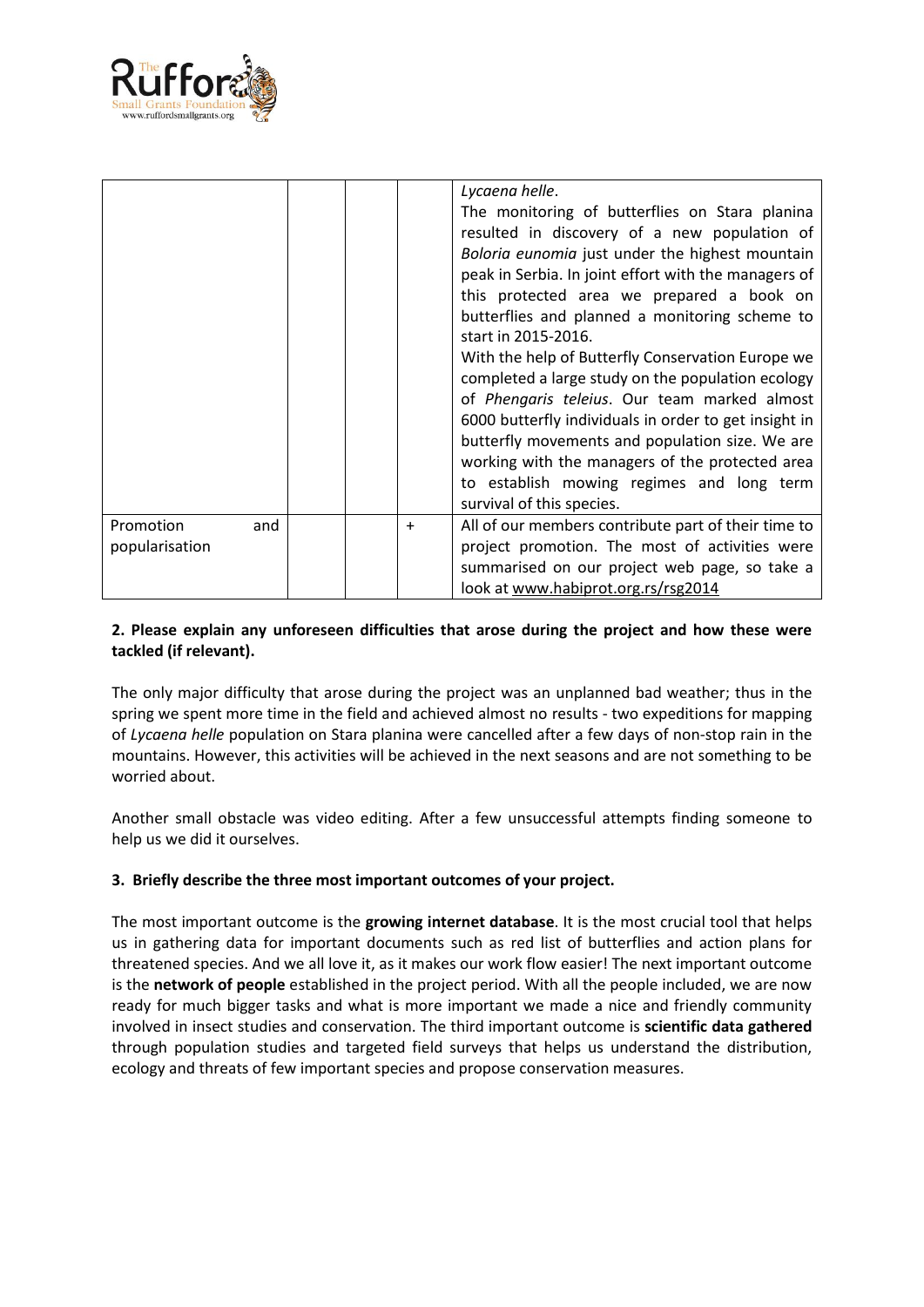

## **4. Briefly describe the involvement of local communities and how they have benefitted from the project (if relevant).**

We involved the managers of the protected areas in all project activities and shared our knowledge and data with them. It opened a new possibilities to better conserve and monitor protected areas, but also to present butterflies as important part of their offer for the tourists.

By giving a small grants we encouraged young people to get better insight into their local butterfly fauna and some of them got very enthusiastic! With good promotion and coordination, this can be a good working model for inclusion of local people and we highly recommend it to any similar project.

#### **5. Are there any plans to continue this work?**

The database on itself is never ending project! Tens of moderators are working as volunteers each day to improve it and to confirm data gathered all over Serbia. At the same time we are working on promotion and recruiting more people and hope this project to become self-sustainable soon.

In the next few years we also plan to continue and start a new studies on population ecology of *Zerynthia cerisy*, *Phengaris teleius, Colias caucasica balcanica* and other important species. In parallel, the studies on butterfly distribution for an atlas on Serbian butterflies is among the top priorities and should target the areas with severe lack of data.

#### **6. How do you plan to share the results of your work with others?**

A lot was done already. First we have our [forum,](http://forum.biodiv.petnica.rs/) [mailing list](https://groups.google.com/forum/#!forum/butterflyserbia) and two Facebook groups (one for [insects](https://www.facebook.com/groups/insectserbia) and one for [butterflies](https://www.facebook.com/groups/butterflyserbia) only) where the majority of discussion is going on. Our work was shared through t-Shirts, five information boards in the protected areas, three leaflets and a playlist on [YouTube](https://www.youtube.com/playlist?list=PLuZiC_ya-hsTKqHySDLMvQyLuRCMY4u-1) that now hosts the first episode of a short documentary on butterflies (others coming in the next few months). Also, there is a page o[n Serbian Wikipedia](https://sr.wikipedia.org/wiki/Категорија:Дневни_лептири_Србије) with 17 butterfly species out of 199 recorded in Serbia and we hope our members to improve this number. Again, we were on local TV stations and will have a few more radio and TV promotions in the next few weeks. We had many presentations for school children and other public presentations on a few places including one presentation in the Institute for nature Conservation of Serbia. Our research will also be presented to the scientific community and the record of a new butterfly species for Serbia was [already](http://aes.bio.bg.ac.rs/index.php/aes/article/view/20)  [published.](http://aes.bio.bg.ac.rs/index.php/aes/article/view/20)

#### **7. Timescale: Over what period was the RSG used? How does this compare to the anticipated or actual length of the project?**

The grant was spent from May 2015 to May 2015 as planned, although the list of tasks has grown comparing to the original plan and some more time was spent dealing with the bad weather in 2015.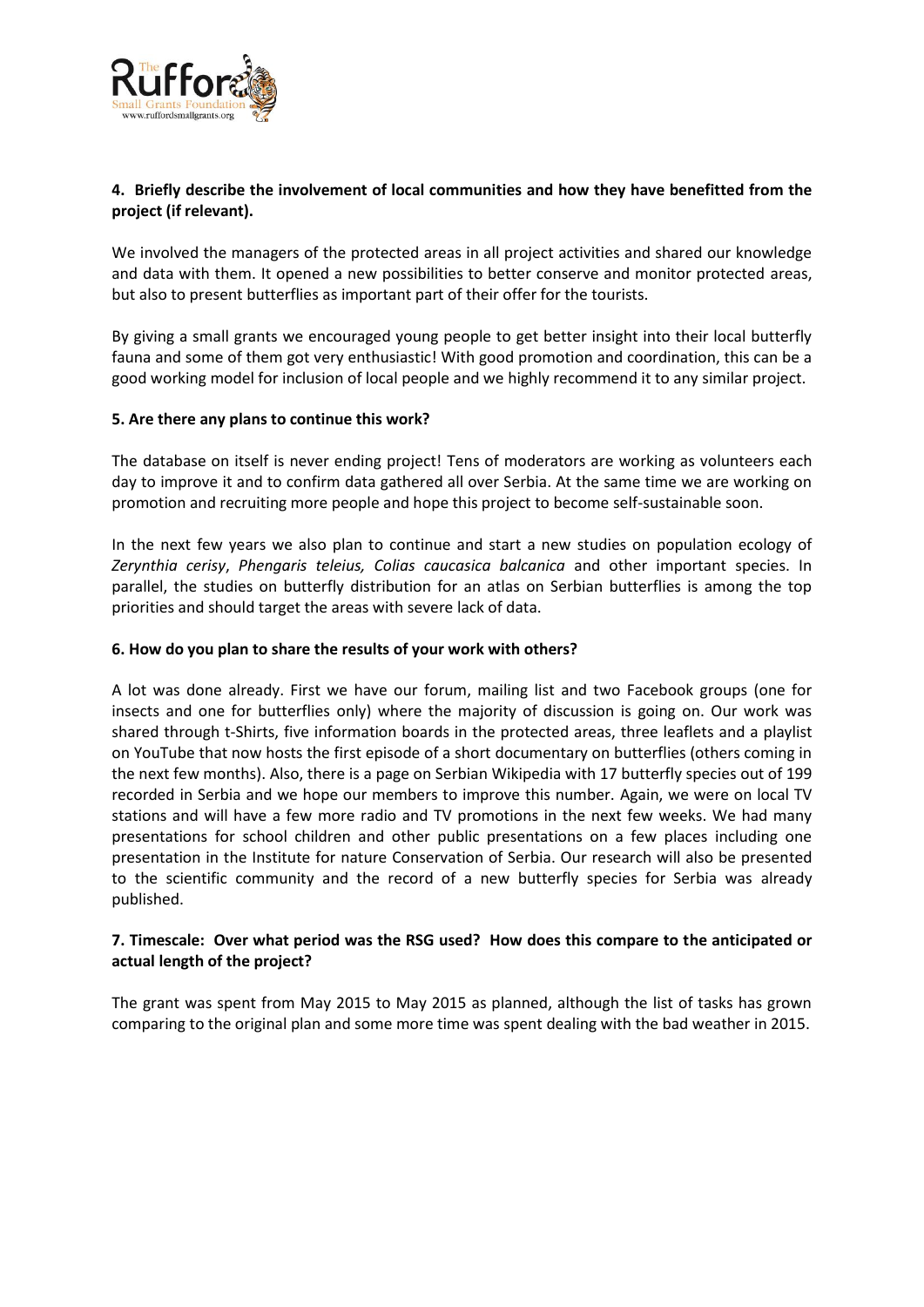

## **8. Budget: Please provide a breakdown of budgeted versus actual expenditure and the reasons for any differences. All figures should be in £ sterling, indicating the local exchange rate used.**

| Item                                                                | <b>Budgeted</b><br>Amount | Amount<br>Actual | Difference        | <b>Comments</b>                                                                                                                                                                                                                                                                                                                                                                                                            |
|---------------------------------------------------------------------|---------------------------|------------------|-------------------|----------------------------------------------------------------------------------------------------------------------------------------------------------------------------------------------------------------------------------------------------------------------------------------------------------------------------------------------------------------------------------------------------------------------------|
| Printing 50 T-Shirts                                                | 280                       | 280              |                   |                                                                                                                                                                                                                                                                                                                                                                                                                            |
| Printing 1000 brochures                                             | 350                       | 350              |                   | Instead of one, three brochures were<br>printed with the financial support from<br>other funds: a planned brochure with<br>the project summary, brochure about<br>Phengaris teleius and one<br>small<br>brochure<br>with<br>species<br>common<br>targeting school children and general<br>public. Shown as the budget lines<br>"Mark-release-recapture<br>study<br>(Phengaris teleius)" and "Web software<br>development". |
| Construction of two small info<br>boards                            | 110                       | 110              |                   | We built additional info boards for<br>Phengaris teleius funded by Butterfly<br>Conservation Europe.<br>Shown as the budget line "Mark-<br>release-recapture study (Phengaris<br>teleius)").                                                                                                                                                                                                                               |
| Postal<br>other<br>and<br>costs<br>expenses                         | 300                       | 300              |                   |                                                                                                                                                                                                                                                                                                                                                                                                                            |
| Video camera                                                        | 840                       | 840              |                   |                                                                                                                                                                                                                                                                                                                                                                                                                            |
| Video editing                                                       | 200                       | 0                |                   | In the end we did this part on our own<br>and used the money for additional,<br>unplanned field surveys in<br>2015<br>targeting Zerynthia cerisy and Zerynthia<br>polyxena.                                                                                                                                                                                                                                                |
| Web software development                                            | 200                       | 1700             | $+1500$           | Difference due to the funding received<br>from the Serbian Ministry, enabling us<br>to create complete website and not<br>only the input form for the data.                                                                                                                                                                                                                                                                |
| Fuel cost of field work (10000<br>km)                               | 1140                      | 1340             |                   | Difference explained under budget line<br>"Video editing".                                                                                                                                                                                                                                                                                                                                                                 |
| Food and accommodation                                              | 3400                      | 3400             |                   |                                                                                                                                                                                                                                                                                                                                                                                                                            |
| Travel cost for camp                                                | 300                       | 300              |                   |                                                                                                                                                                                                                                                                                                                                                                                                                            |
| Food for people on the camp                                         | 700                       | 700              |                   |                                                                                                                                                                                                                                                                                                                                                                                                                            |
| 50 small grants for volunteers                                      | 530                       | 530              |                   |                                                                                                                                                                                                                                                                                                                                                                                                                            |
| 10 Butterfly Field Guides                                           | 100                       | 100              |                   |                                                                                                                                                                                                                                                                                                                                                                                                                            |
| Mark-release-recapture study<br>(Phengaris teleius)<br><b>TOTAL</b> | 2020<br>10470             | 1740<br>11690    | $-280$<br>$+1220$ | The amount expected and received<br>from external funding differs.<br>Current exchange rate is 1 GBP for 165                                                                                                                                                                                                                                                                                                               |
|                                                                     |                           |                  |                   |                                                                                                                                                                                                                                                                                                                                                                                                                            |